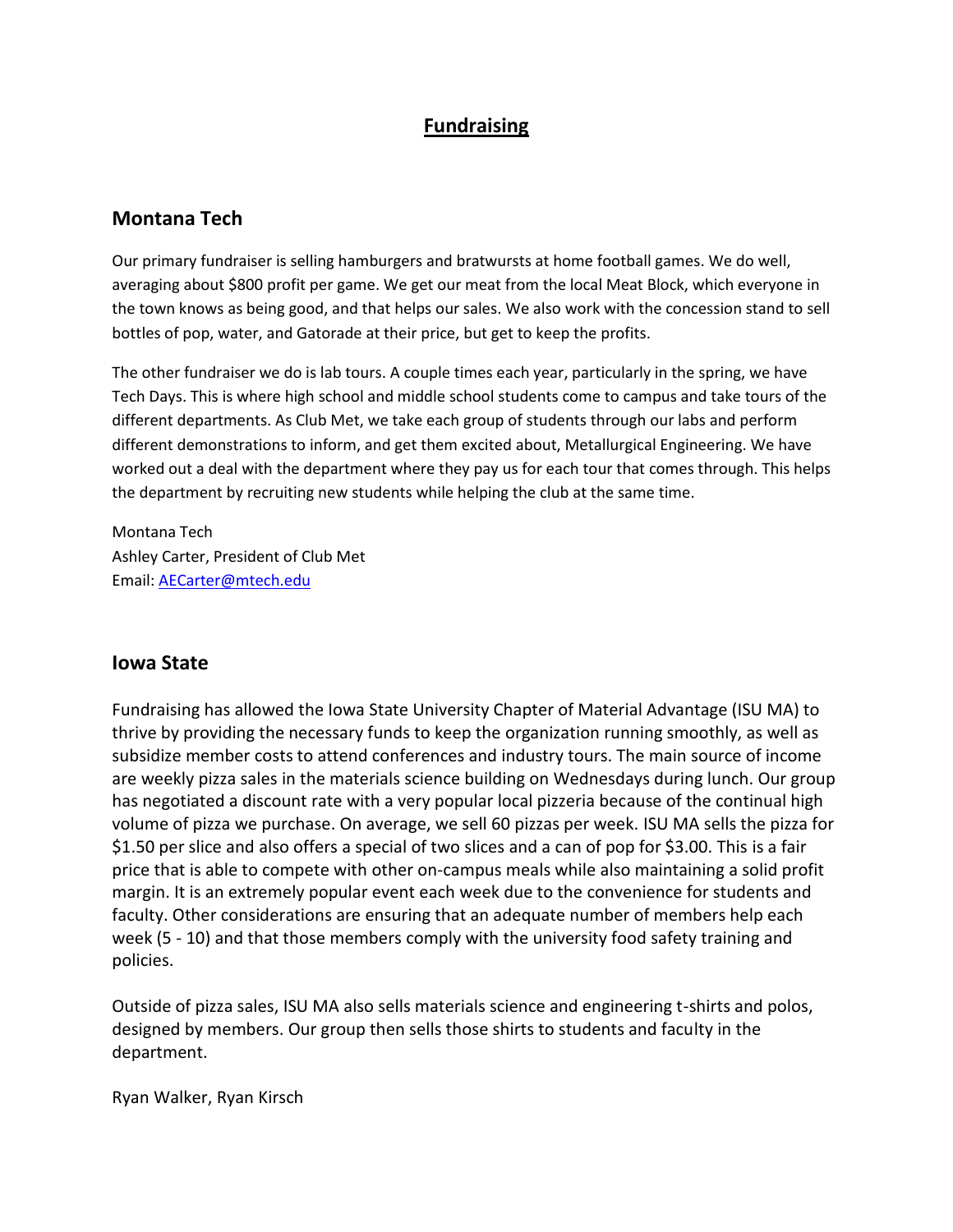ryanwalk@iastate.edu, [rkirsch@iastate.edu](mailto:rkirsch@iastate.edu) Fundraising Co-Chairs Iowa State University



#### **Rensselaer Polytechnic Institute**

During the weeks of September and October, our Material Advantage chapter hosted a bake sale each week where one of our executive board members would bake a material themed item to sell in our department. Some examples include 'Chocolate Chip Dislocation Brownies', 'Composite Krispies', and 'Heterogeneous  $C_6H_{12}O_6$ '. They were a big hit and created an excited and good smelling environment around the building. We are also going to look into selling liquid nitrogen marshmallows as a fun way to get students involved as well as raise money for the program.

This spring, our chapter plans to host a silent auction to raise money for our chapter. We will be auctioning off study blocks where we tutor students, senior notes on previous classes, members of our material advantage club themselves, donations that we have received from businesses and on campus clubs such as hockey tickets, gift cards to local restaurants, and also gift baskets that have been donated. We hope to raise a lot of money during this in order to make our trip to the annual MS&T Conference next year easier.

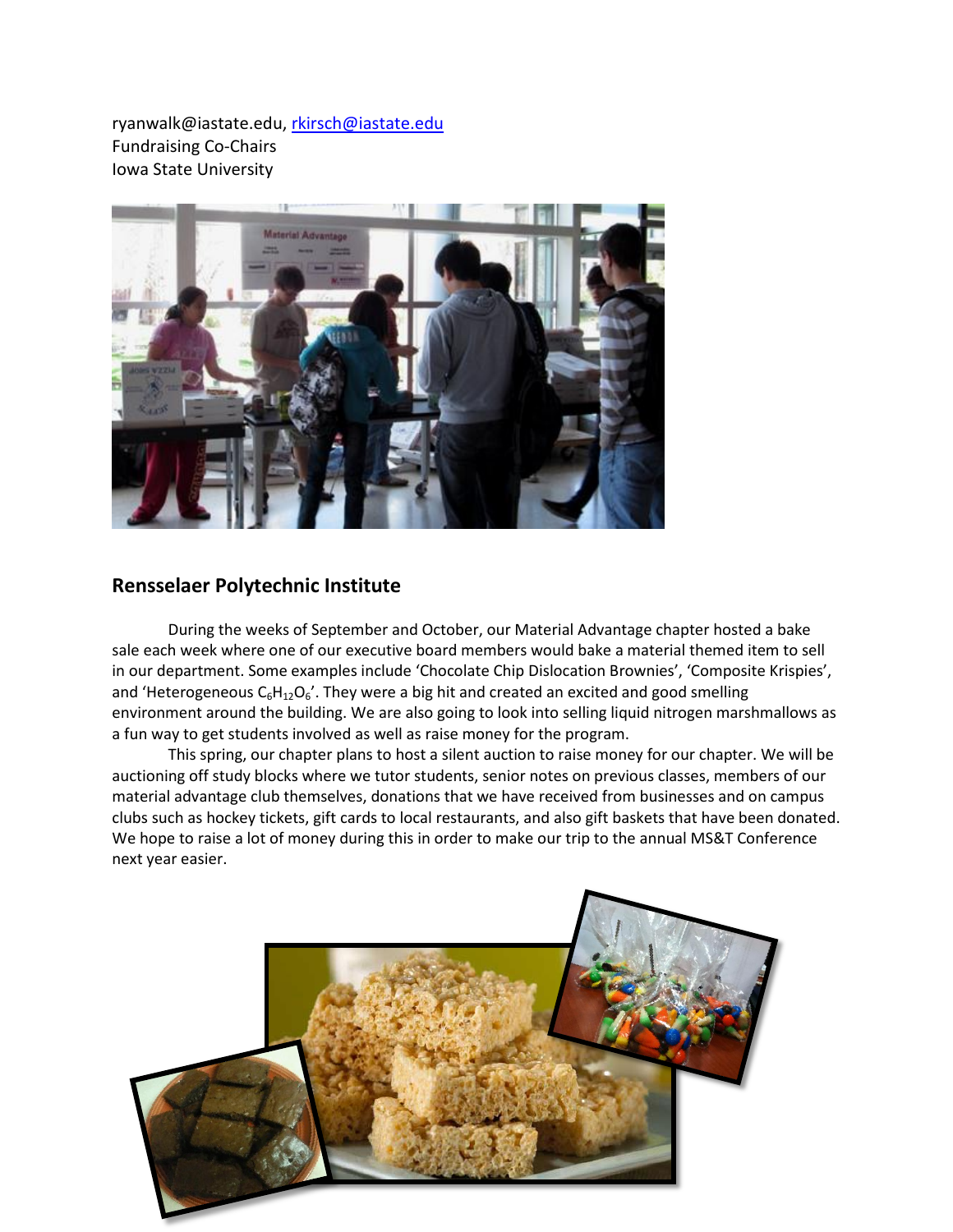Co-Chairs: Lauren Brumbaugh [brumbl2@rpi.edu](mailto:brumbl2@rpi.edu)

Karly Chester [chestk@rpi.edu](mailto:chestk@rpi.edu)

### **Virginia Tech**

The Materials Advantage chapter at Virginia Tech or MEPS (Materials Engineering and Professional Societies) as we like to call ourselves, had several ongoing fundraising activities.

Typically, we hold a number of bake sales on the nights of football games outside of one of the local restaurants in downtown Blacksburg. These are usually very busy nights so we have many potential customers. We have members of our society prepare baked goods and savory items such as ham biscuits and we sell them between the hours of 10 pm and 2 am. This year, we decided to do a bake sale during the day on Parents' weekend. We were very successful.



**Baked Goods Sold at One of Our Bake Sales.**

In addition to bake sales, we have decided to use our department sponsored tailgate parties to sell items that we have made in our foundry. Examples of these items are bottle openers, belt buckles, and cast Hokie birds.